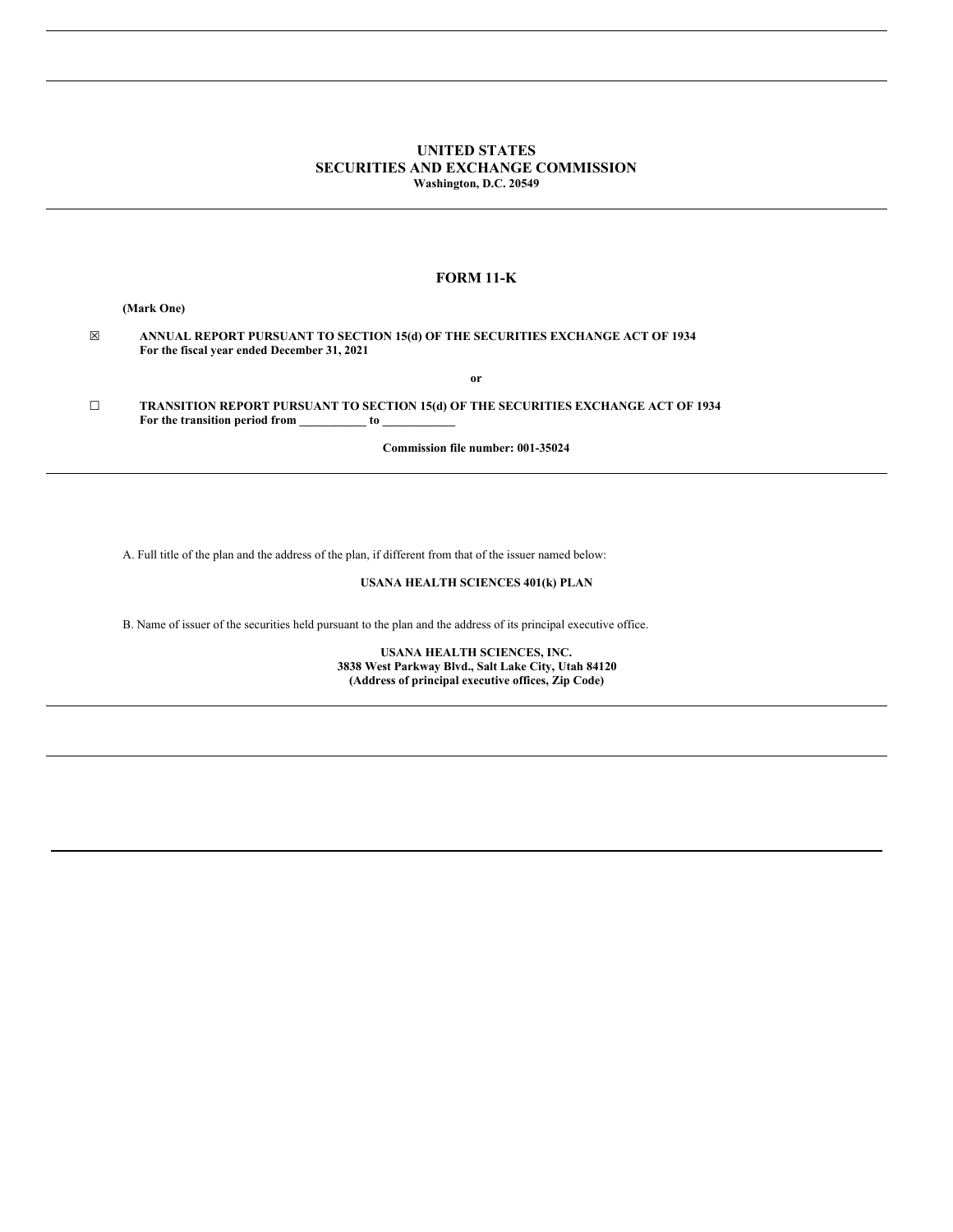#### **USANA HEALTH SCIENCES 401(k) PLAN FORM 11-K For the Year Ended December 31, 2021**

## **INDEX**

|                                                           | Page |
|-----------------------------------------------------------|------|
| Report of Independent Registered Public Accounting Firm   |      |
| <b>Financial Statements:</b>                              |      |
| Statements of Net Assets Available for Benefits           |      |
| Statement of Changes in Net Assets Available for Benefits |      |
| Notes to Financial Statements                             |      |
| Schedule of Assets (Held at End of Year)*                 |      |
| Exhibit                                                   |      |
| Signature                                                 | 10   |

\* Other supplementary schedules required by section 2520.103-10 of the Department of Labor's Rules and Regulations for Reporting and Disclosure under the Employee Retirement Income Security Act of 1974 have been omitted because they are not applicable.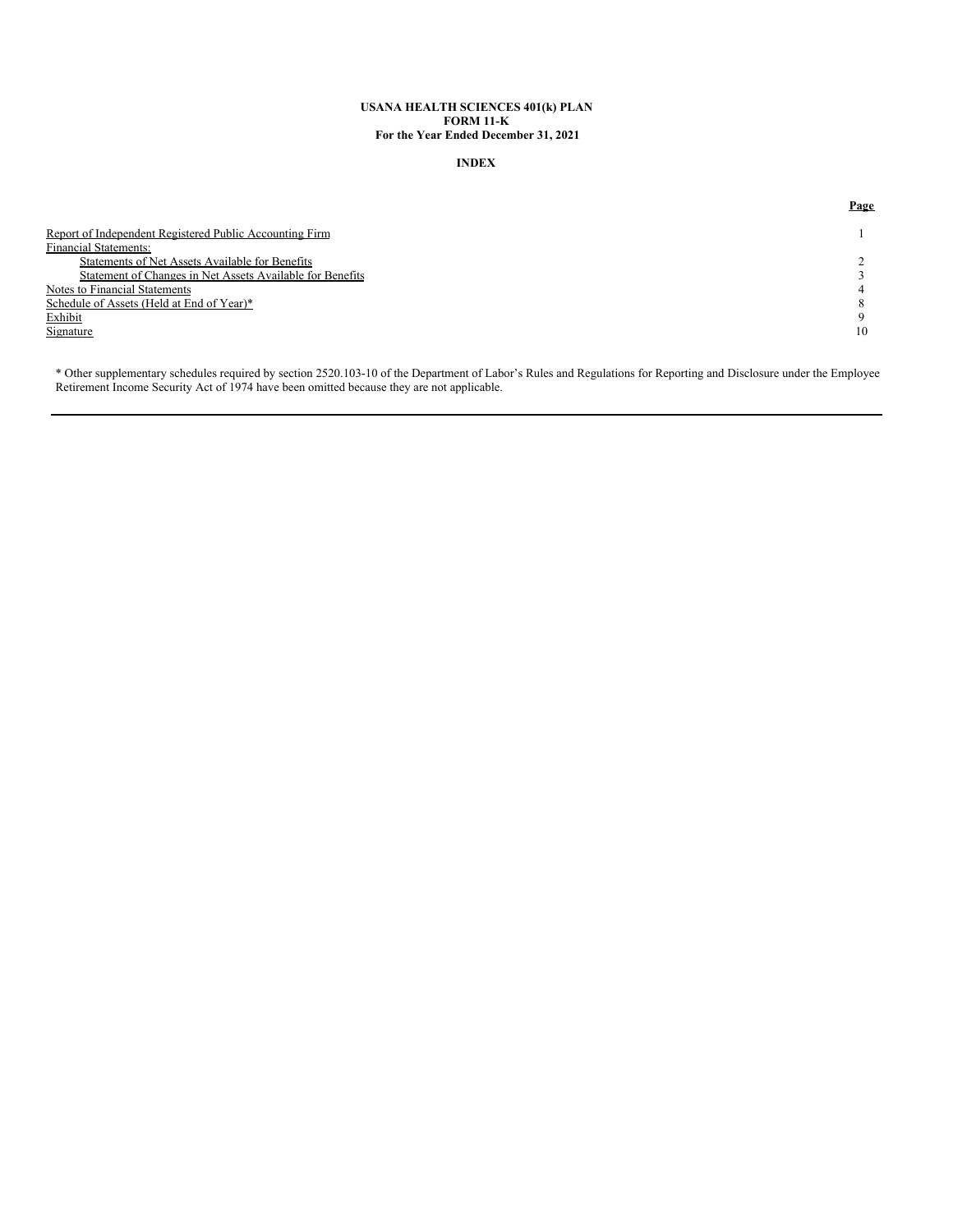### **REPORT OF INDEPENDENT REGISTERED PUBLIC ACCOUNTING FIRM**

To the Plan Administrators and Plan Participants of USANA Health Sciences 401(k) Plan

#### **Opinion on the Financial Statements**

We have audited the accompanying statements of net assets available for benefits of the USANA Health Sciences 401(k) Plan (the Plan) as of December 31, 2021 and 2020, and the related statement of changes in net assets available for benefits for the year ended December 31, 2021, and the related notes (collectively referred to as the financial statements). In our opinion, the financial statements present fairly, in all material respects, the net assets available for benefits of the Plan as of December 31, 2021 and 2020, and the changes in net assets available for benefits for the year ended December 31, 2021, in conformity with accounting principles generally accepted in the United States of America.

### **Basis for Opinion**

These financial statements are the responsibility of the Plan's management. Our responsibility is to express an opinion on the Plan's financial statements based on our audits. We are a public accounting firm registered with the Public Company Accounting Oversight Board (United States) (PCAOB) and are required to be independent with respect to the Plan in accordance with the U.S. federal securities laws and the applicable rules and regulations of the Securities and Exchange Commission and the PCAOB.

We conducted our audits in accordance with the standards of the PCAOB. Those standards require that we plan and perform the audit to obtain reasonable assurance about whether the financial statements are free of material misstatement, whether due to error or fraud. The Plan is not required to have, nor were we engaged to perform, an audit of its internal control over financial reporting. As part of our audits, we are required to obtain an understanding of internal control over financial reporting, but not for the purpose of expressing an opinion on the effectiveness of the Plan's internal control over financial reporting. Accordingly, we express no such opinion.

Our audits included performing procedures to assess the risks of material misstatement of the financial statements, whether due to error or fraud, and performing procedures that respond to those risks. Such procedures included examining, on a test basis, evidence regarding the amounts and disclosures in the financial statements. Our audits also included evaluating the accounting principles used and significant estimates made by management, as well as evaluating the overall presentation of the financial statements. We believe that our audits provide a reasonable basis for our opinion.

## **Supplemental Information**

The supplemental information contained in the schedule of assets (held at end of year) has been subjected to audit procedures performed in conjunction with the audit of the Plan's financial statements. The supplemental information is the responsibility of the Plan's management. Our audit procedures included determining whether the supplemental information reconciles to the financial statements or the underlying accounting and other records, as applicable, and performing procedures to test the completeness and accuracy of the information presented in the supplemental information. In forming our opinion on the supplemental information, we evaluated whether the supplemental information, including its form and content, is presented in conformity with the Department of Labor's Rules and Regulations for Reporting and Disclosure under the Employee Retirement Income Security Act of 1974. In our opinion, the supplemental information is fairly stated, in all material respects, in relation to the financial statements as a whole.

/s/ Tanner LLC

We have served as the Company's auditor since 2004

Lehi, Utah June 23, 2022

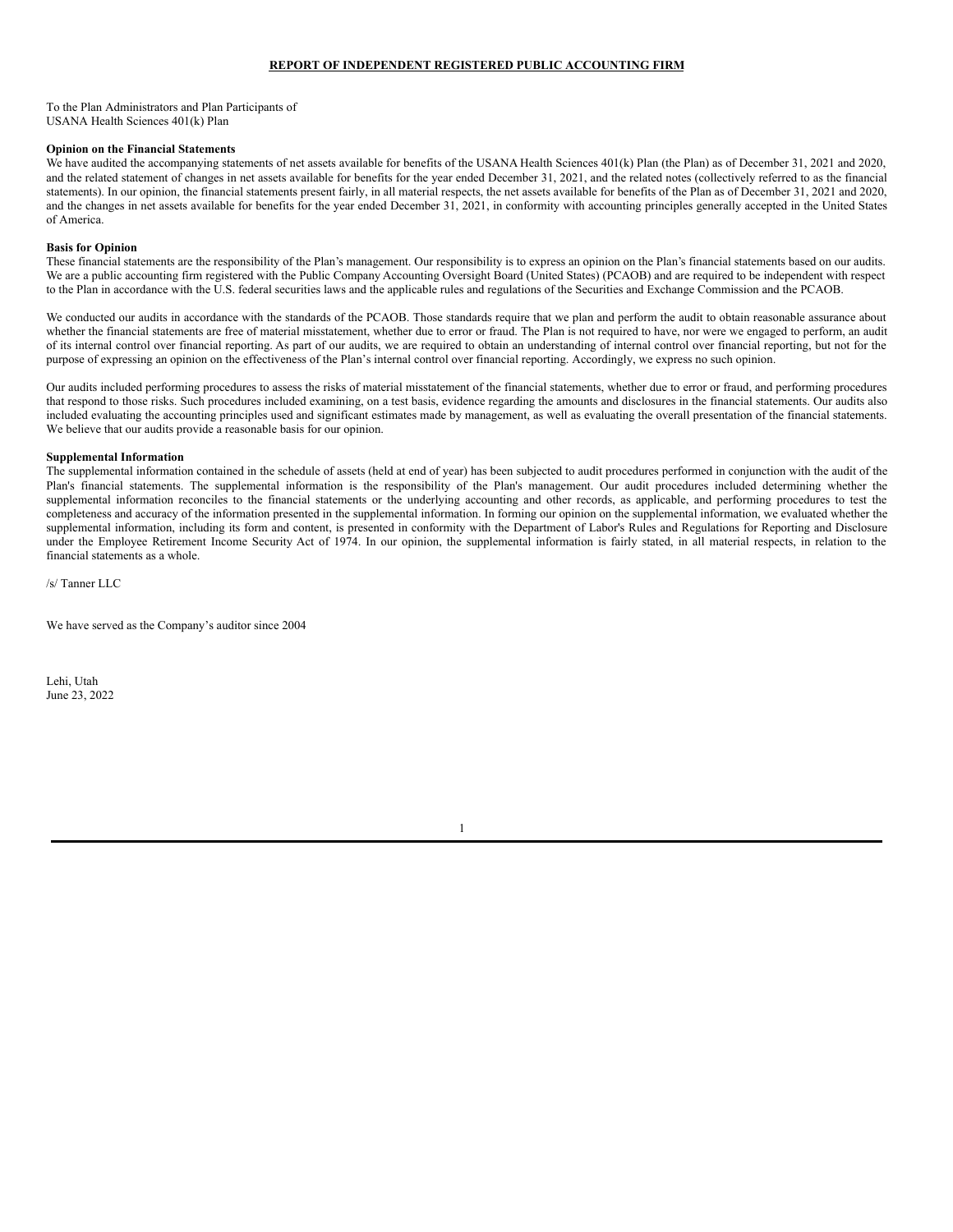## **USANA HEALTH SCIENCES 401(k) PLAN Statements of Net Assets Available for Benefits**

|                                        | December 31. |                |  |             |
|----------------------------------------|--------------|----------------|--|-------------|
|                                        | 2021         |                |  | 2020        |
| Assets:                                |              |                |  |             |
| Investments, at fair value:            |              |                |  |             |
| Mutual funds                           |              | 104,281,637 \$ |  | 89,589,157  |
| USANA Health Sciences, Inc. Stock Fund |              | 7,337,640      |  | 6,041,857   |
| Collective investment fund             |              | 3,776,822      |  | 2,922,226   |
| Total investments                      |              | 115,396,099    |  | 98,553,240  |
| Receivables:                           |              |                |  |             |
| Notes receivable from participants     |              | 1,711,418      |  | 1,823,139   |
| Total receivables                      |              | 1,711,418      |  | 1,823,139   |
|                                        |              |                |  |             |
| Assets available for benefits          |              | 117, 107, 517  |  | 100,376,379 |

The accompanying notes are an integral part of these statements.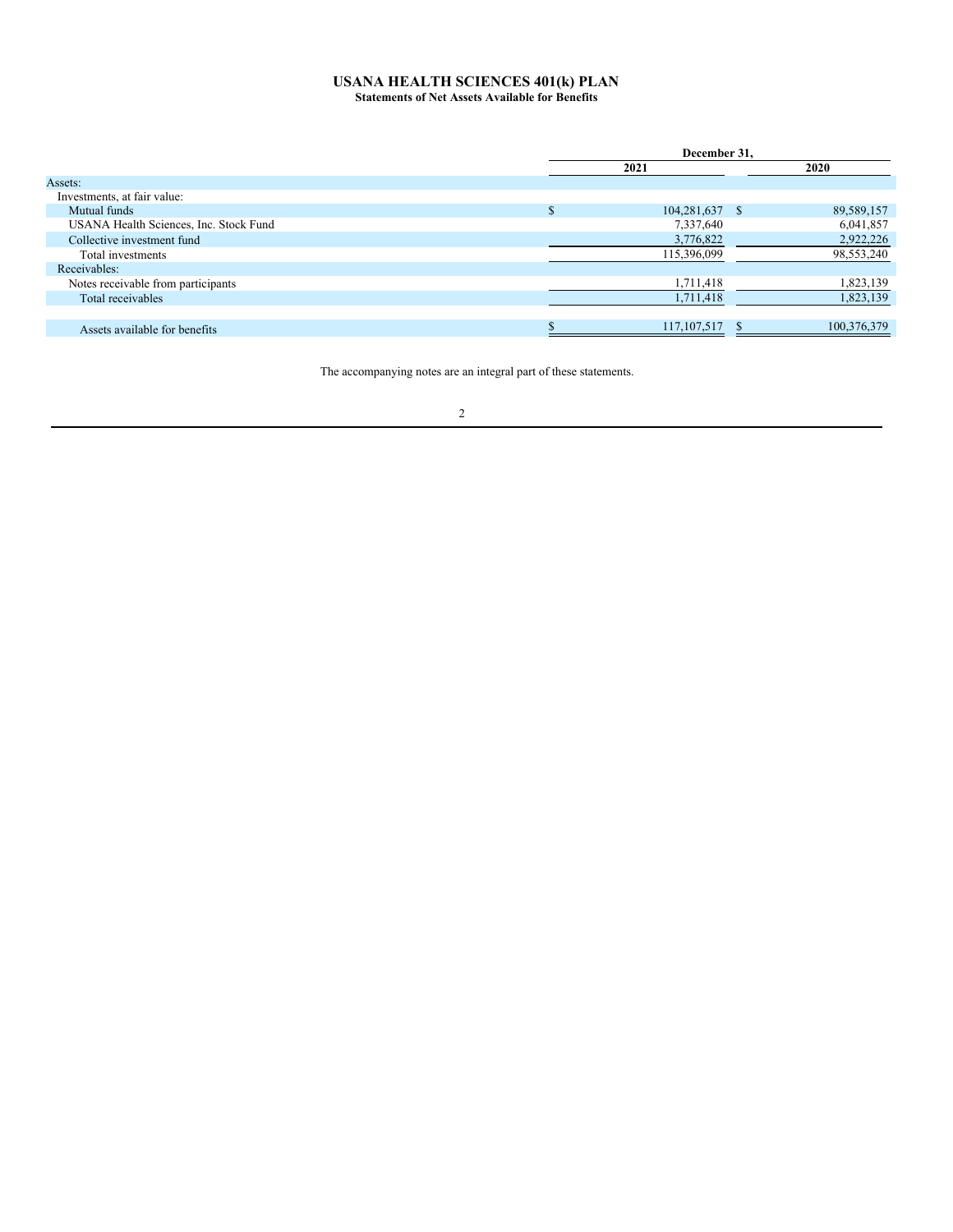## **USANA HEALTH SCIENCES 401(k) PLAN Statement of Changes in Net Assets Available for Benefits Year Ended December 31, 2021**

|                                                   | 2021            |
|---------------------------------------------------|-----------------|
| Additions:                                        |                 |
| Investment income:                                |                 |
| Net appreciation in fair value of investments     | \$<br>8,435,215 |
| Interest and dividends                            | 7,408,933       |
| Investment income, net                            | 15,844,148      |
| Interest on notes receivable from participants    | 88,220          |
| Contributions:                                    |                 |
| Participants                                      | 6,091,033       |
| Employer                                          | 2,549,827       |
| Rollovers                                         | 439,308         |
| Total contributions                               | 9,080,168       |
| Total additions                                   | 25,012,536      |
| Deductions:                                       |                 |
| Benefits paid to participants                     | (8,065,767)     |
| Administrative expenses                           | (215, 631)      |
| Total deductions                                  | (8, 281, 398)   |
| Net increase in net assets available for benefits | 16,731,138      |
| Net assets available for benefits:                |                 |
| Beginning of the year                             | 100,376,379     |
| End of the year                                   | 117, 107, 517   |

The accompanying notes are an integral part of this statement.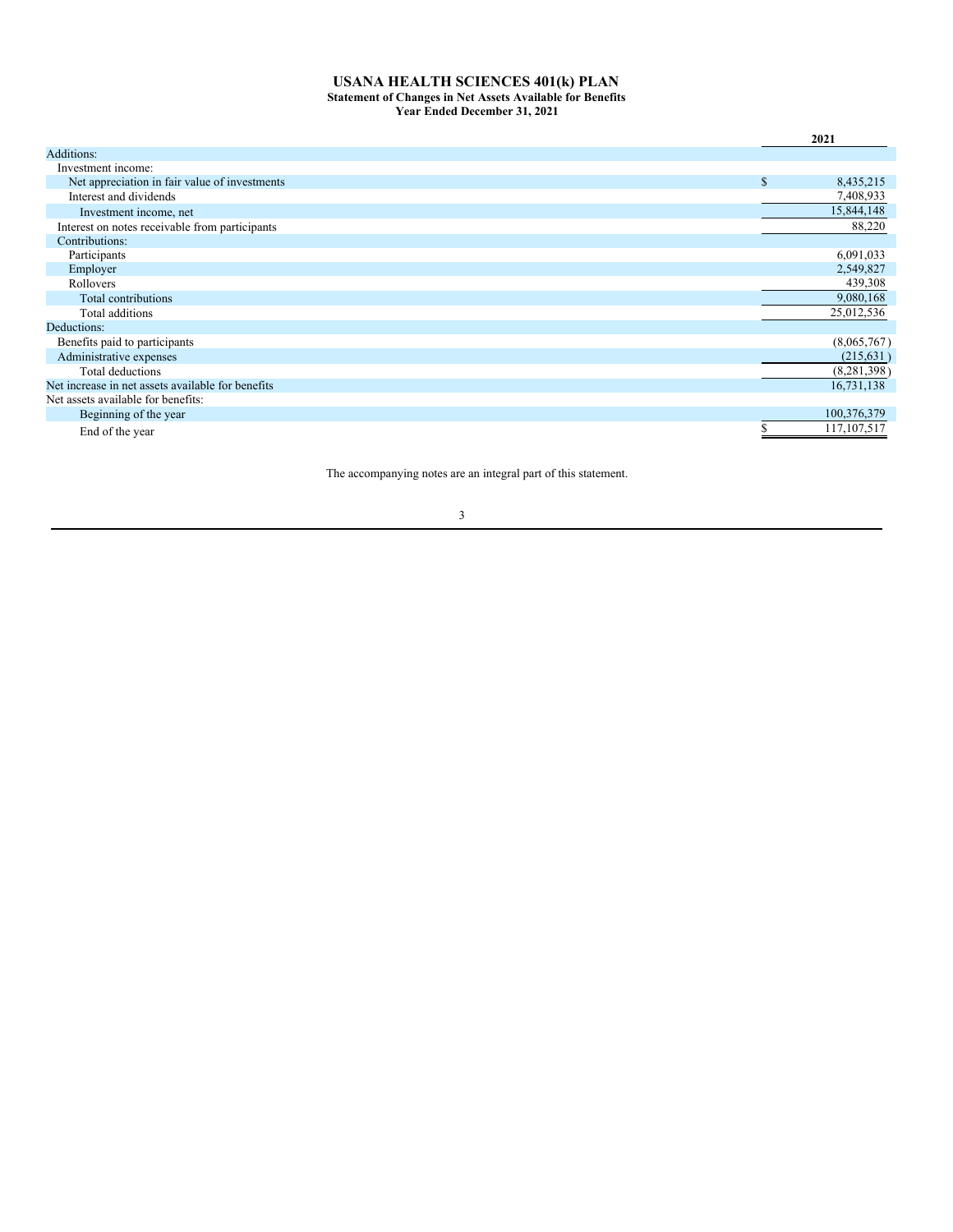### **USANA HEALTH SCIENCES 401(k) PLAN NOTES TO FINANCIAL STATEMENTS**

### **NOTE A** – **DESCRIPTION OF THE PLAN**

The following description of the USANA Health Sciences 401(k) Plan (the "Plan") provides only general information. Participants and other financial statement users should refer to the Plan document, as amended, and summary plan description for a more complete description of the Plan's provisions.

#### 1. General

The Plan is a defined contribution plan covering substantially all United States non-union employees of USANA Health Sciences, Inc. (collectively, the "Company" or the "Employer") who have completed one month of service and are age 18 or older. The Plan is subject to the provisions of the Employee Retirement Income Security Act of 1974 ("ERISA"), as amended, and permits traditional 401(k) deferrals (pre-tax) as well as Roth 401(k) deferrals (after-tax).

The trustee for the 2021 and 2020 Plan year is Fidelity Management Trust Company ("Fidelity" or "Trustee") and the recordkeeping functions were performed by Fidelity Workplace Services, LLC.

#### 2. Contributions

Each year participants may elect to contribute up to 75 percent of their annual compensation subject to certain limits as defined in the Plan. Participant contributions are limited by the Internal Revenue Code, which established a maximum contribution of \$19,500 (\$26,000 for participants aged 50 or older) for the year ended December 31, 2021. Participants may elect to make pre-tax contributions and/or after-tax elective contributions into their accounts. Participants may also contribute rollover amounts representing distributions from certain other defined benefit or defined contribution plans. Under the safe harbor and certain other provisions of the Plan, eligible employees who have not made an affirmative election to defer or not defer will have deferrals withheld in the amount of six percent of their compensation, to be invested in the appropriate target date retirement fund. Participants may direct their investments into one or more of the investment options offered by the Plan, with no more than 25 percent of their investment allocations directed into shares of the USANA Health Sciences, Inc. Stock Fund ("Stock Fund").

The Company provides a matching contribution equal to 100 percent of the first one percent of a participant's compensation that is contributed as an elective deferral by the participant, and 50 percent of elective deferrals between one and six percent of the participant's compensation. The Company's board of directors may also authorize additional contributions to the Plan. No additional contributions were authorized during the year ended December 31, 2021.

#### 3. Participant accounts

Self-directed individual investment accounts are maintained for each Plan participant. Each participant's account is adjusted for the participant's contributions and allocations of (a) the Company's contributions, (b) investment gains or losses, (c) interest and dividends, and (d) administrative expenses. The allocation of the Company's discretionary contributions and forfeitures is based on each participant's contribution, as defined by the Plan. The benefit to which a participant is entitled is the benefit that can be provided from the participant's vested account.

#### 4. Vesting

Participants are fully vested in their voluntary contributions, including any net investment income on those contributions. The Company's matching contributions fully vest at the end of two years of service. Non-elective employer contributions vest 25% per year and are fully vested after four years of service.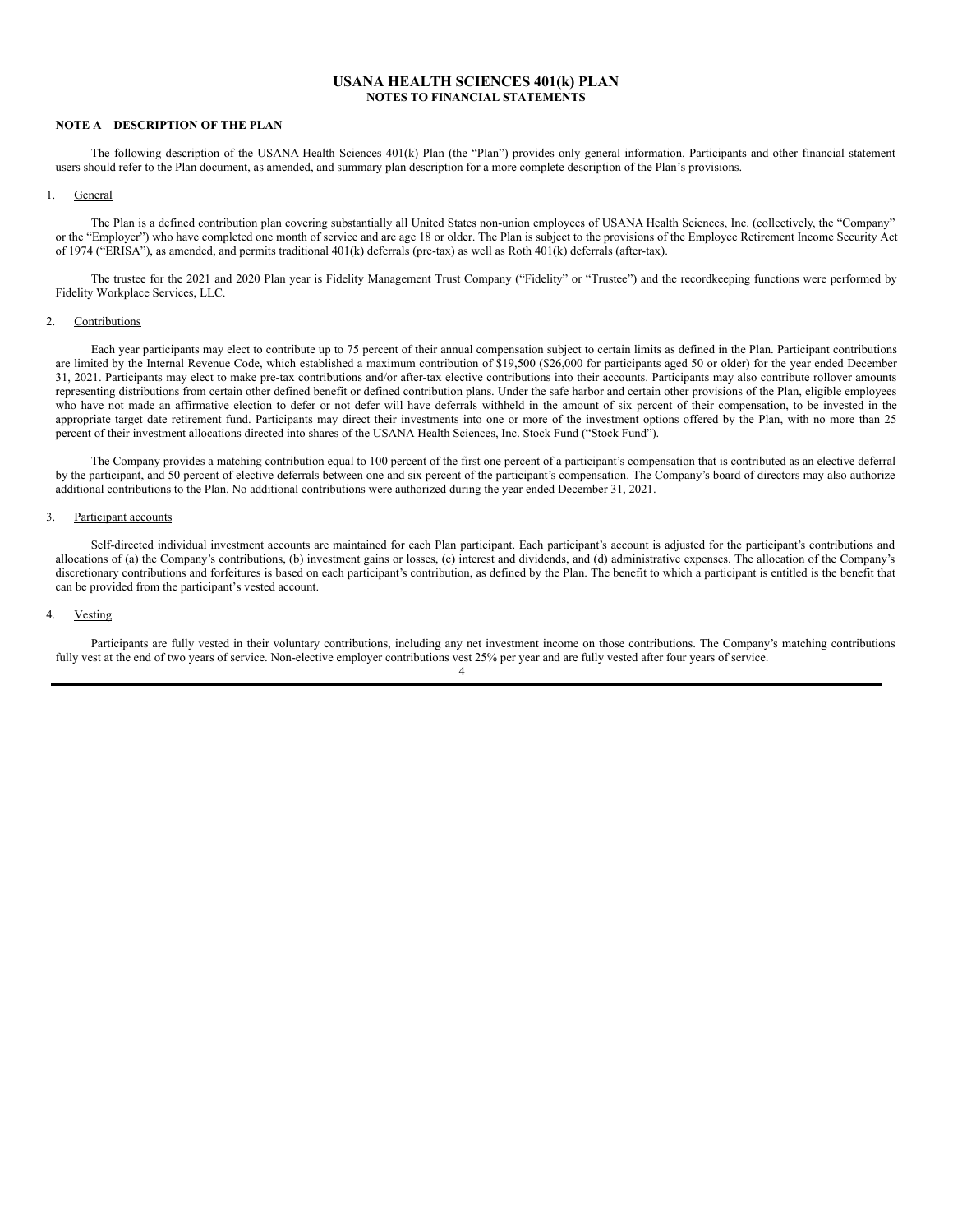## **USANA HEALTH SCIENCES 401(k) PLAN NOTES TO FINANCIAL STATEMENTS -** *CONTINUED*

### **NOTE A** – **DESCRIPTION OF THE PLAN**– *CONTINUED*

#### 5. Notes receivable from participants

A participant may borrow a minimum of \$1,000 up to a maximum of three loans that in the aggregate are equal to the lesser of \$50,000 or 50 percent of his or her vested account balance. Loans are secured by the balances in the participants' accounts and bear interest at rates ranging from 4.25 percent to 6.50 percent, which rates were commensurate with prevailing rates at the time of loan origination. Principal and interest are paid ratably through payroll deductions. Loans are re-paid over a five-year period, unless the loans were used to purchase a principal residence, in which case the payback period may not exceed 30 years. As of December 31, 2021, the Plan had outstanding loans to participants with maturities ranging from 2022 through 2051.

#### 6. Benefits paid to participants

On termination of service due to death, permanent disability, or retirement, a participant or beneficiary may receive a lump-sum amount equal to the value of the participant's vested interest in his or her account. For termination of service due to other reasons, the Plan will automatically make a lump-sum distribution of the value of the participant's vested interest in his or her account where the account balance is less than \$5,000. Hardship withdrawals are allowed for participants incurring a "specific and heavy financial need," as defined by the Plan. Hardship withdrawals are strictly regulated under the Internal Revenue Code and the regulations thereunder, and a participant must exhaust all available loan options and available distributions prior to requesting a hardship withdrawal.

#### 7. Forfeited accounts

Forfeited accounts related to the Company's matching contributions may be used to pay any administrative expenses or used to reduce any future Employer matching contributions. The table below provides a reconciliation of the balance of forfeited accounts from December 31, 2020 to December 31, 2021.

| Balance as of December 31, 2020       | 10.143       |
|---------------------------------------|--------------|
| <b>Forfeitures</b>                    | 76,063       |
| Application of forfeitures            | (21, 156)    |
| Earnings on forfeited account balance | $40^{\circ}$ |
| Balance as of December 31, 2021       | 65.451       |

### 8. Expenses

The Company, as the Plan Sponsor, paid all administrative expenses during the year ended December 31, 2021, except for \$215,631.

### **NOTE B** – **SUMMARY OF SIGNIFICANT ACCOUNTING POLICIES**

### 1. Basis of accounting

The financial statements of the Plan are presented using the accrual method of accounting in accordance with U.S. generally accepted accounting principles ("U.S. GAAP").

#### 2. Use of estimates

The preparation of financial statements in conformity with U.S. GAAP requires Plan management to make estimates and assumptions that affect certain reported amounts of net assets available for benefits at the date of the financial statements, the changes in net assets available for benefits during the reporting period and, when applicable, the disclosure of contingent assets and liabilities at the date of the financial statements. Key estimates include determination of the fair value of investments. Actual results may differ from estimates and assumptions made.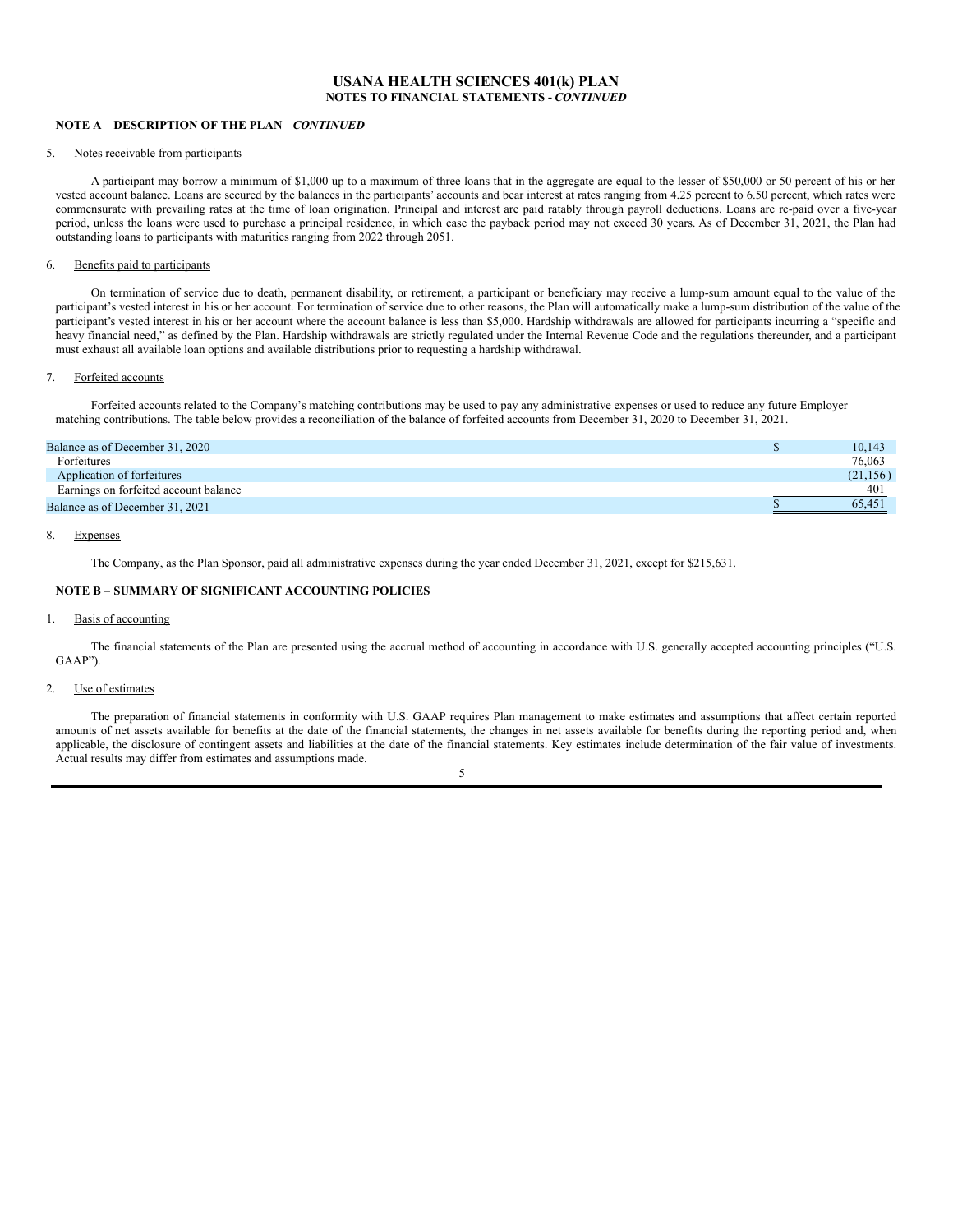## **USANA HEALTH SCIENCES 401(k) PLAN NOTES TO FINANCIAL STATEMENTS -** *CONTINUED*

## **NOTE B** – **SUMMARY OF SIGNIFICANT ACCOUNTING POLICIES** – *CONTINUED*

#### 3. Investment valuation and income recognition

The Plan's investments are stated at fair value. Quoted market prices are used to value investments in shares of mutual funds and the Stock Fund. Units of the collective investment fund are valued at net asset value, which approximates fair value, using daily market information. Net appreciation (depreciation) caused by fluctuations in the value of investments is reflected in the statement of changes in net assets available for benefits. Amounts invested may earn interest and dividends, which in turn are reinvested.

Purchases and sales of securities are recorded on a trade-date basis. Income from interest is recorded on the accrual basis. Dividends are recorded on the ex-dividend date. Earnings and losses within each fund are allocated to participants based on their proportionate shares in the fund.

In general, the Plan's securities are exposed to various risks, such as interest rate, credit, and overall market volatility. Due to the level of risk associated with certain investment securities, it is reasonably possible that changes in the values of investment securities will occur in the near term and that such changes could materially affect the amounts reported in the accompanying statements of net assets available for benefits.

### 4. Notes receivable from participants

Notes receivable from participants represent participant loans and are valued at their unpaid principal balance plus any accrued but unpaid interest, which approximates fair value. As of December 31, 2021 and December 31, 2020, no allowances for credit losses had been recorded. If a participant ceases to make loan repayments and the Plan Administrators deem the note receivable from a participant to be a distribution, the note receivable balance is reduced and a benefit payment is recorded.

#### 5. Benefits paid to participants

Benefits are recorded when paid. As of December 31, 2021, there were no distributions that had been requested but not paid.

#### **NOTE C** – **FAIR VALUE MEASUREMENTS**

The Plan reports investments in accordance with established authoritative guidance, which requires a three-level valuation hierarchy for disclosure of fair value measurements. The valuation hierarchy is based upon the transparency of inputs to the valuation of an asset or liability as of the measurement date.

The three levels are defined as follows:

- Level 1 inputs are quoted market prices in active markets for identical assets or liabilities that are accessible at the measurement date.
- Level 2 inputs are from other than quoted market prices included in Level 1 that are observable for the asset or liability, either directly or indirectly.
- Level 3 inputs are unobservable and are used to measure fair value in situations where there is little, if any, market activity for the asset or liability at the measurement date.

Mutual funds are valued at the total market value of the underlying assets based upon the publicly quoted price of each fund multiplied by the respective number of units held as of the measurement date and are classified as Level 1 investments.

The Stock Fund is a unitized stock fund consisting primarily of the Company's common stock, and cash for daily liquidity purposes. The Stock Fund is classified as Level 1, as the total fair value is equal to the quoted market value of total common stock plus the carrying amount of cash, which approximates fair value. The cash balance included within the Stock Fund was \$757 and \$621 as of December 31, 2021 and December 31, 2020, respectively.

In accordance with Subtopic 820-10, the collective investment fund is measured using the net asset value per unit as a practical expedient and is therefore not classified in the fair value hierarchy.

Redemption frequency for the collective investment fund is immediate, contains no unfunded commitments, and has no redemption restrictions.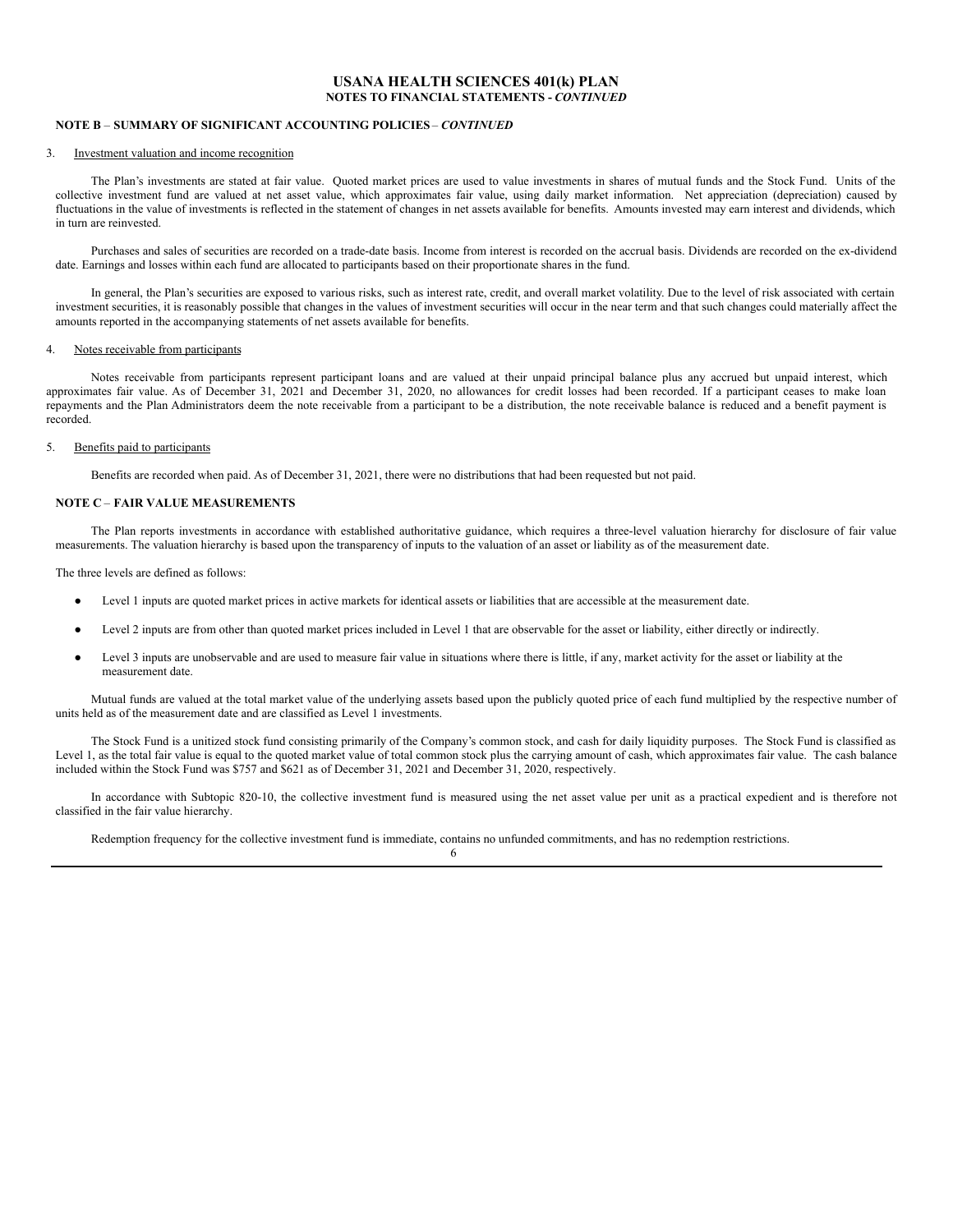#### **USANA HEALTH SCIENCES 401(k) PLAN NOTES TO FINANCIAL STATEMENTS -** *CONTINUED*

#### **NOTE D** – **EXEMPT PARTY-IN-INTEREST TRANSACTIONS**

Plan assets include common stock of the Company. Transactions with respect to shares of the Company's common stock qualify as party-in-interest transactions. As of December 31, 2021 and December 31, 2020, the Plan held 72,506 shares of the Company's common stock in the Stock Fund with a value of \$101.20 per share, and 78,364 shares of the Company's common stock in the Stock Fund with a value of \$77.10 per share, respectively.

Notes receivable from participants as of December 31, 2021 and December 31, 2020, were \$1,711,418 and \$1,823,139, respectively. Notes receivable are considered party-in-interest transactions. Interest income pertaining to notes receivable from participants totaled \$88,220 for 2021.

Certain Plan investments are shares in registered investment company funds managed by Fidelity Investments, an affiliate of the Trustee as defined by the Plan, and therefore, these transactions qualify as party-in-interest transactions.

## **NOTE E** – **PLAN TERMINATION**

Although it has not expressed any intent to do so, the Company has the right under the Plan to discontinue the Company's contributions at any time and to terminate the Plan subject to the provisions of ERISA. In the event of Plan termination, participants become 100 percent vested in their accounts.

### **NOTE F** – **TAX STATUS**

The Plan has adopted a non-standardized prototype plan for which the Internal Revenue Service ("IRS") has issued a favorable opinion letter covering the qualification of the Plan. The Plan Administrators and the Plan's tax counsel do not anticipate that changes in the Plan after the date of the IRS opinion letter will affect the qualified and tax-exempt status of the Plan. Accordingly, the financial statements of the Plan do not include provisions, assets or liabilities related to income taxes.

U.S. GAAP requires management to evaluate income tax positions taken by the Plan and to recognize an income tax liability if the Plan has taken an uncertain tax position that more likely than not would not be sustained upon examination by taxing authorities. The Plan Administrators analyzed the tax positions taken by the Plan and have concluded that as of December 31, 2021 and December 31, 2020, there are no uncertain tax positions taken or expected to be taken that would require recognition of a liability (or asset) or disclosure in the financial statements. The Plan is subject to routine audits by tax jurisdictions for tax years for which the applicable statutes of limitations have not expired; however, there are currently no audits for any tax periods in progress.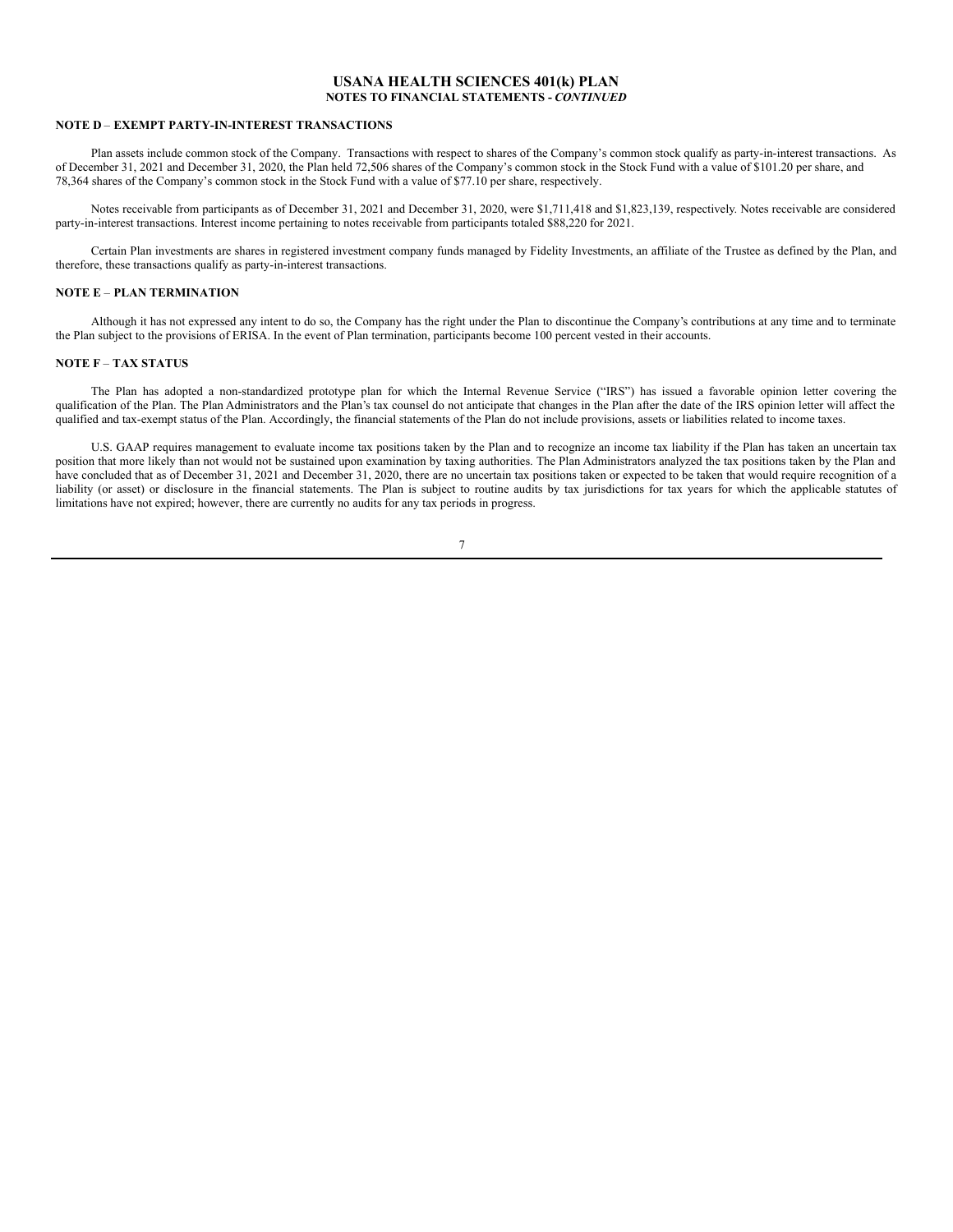## **USANA HEALTH SCIENCES 401(k) PLAN SUPPLEMENTAL INFORMATION**

#### Employer Identification Number: 87-0500306

Plan Number: 001

SCHEDULE H, PART IV, Line 4(i) SCHEDULE OF ASSETS (HELD AT END OF YEAR)

As of December 31, 2021

| (a)    | (b)                                                        | (c)                                             | (d)   | (e)                          |
|--------|------------------------------------------------------------|-------------------------------------------------|-------|------------------------------|
|        | IDENTITY OF ISSUE, BORROWER, LESSOR, OR SIMILAR            |                                                 |       |                              |
|        | <b>PARTY</b>                                               | DESCRIPTION OF INVESTMENT                       | COST  | <b>CURRENT VALUE</b>         |
|        | The Hartford Growth Opportunities Fund Class Y             | Mutual fund                                     | $***$ | $\mathbf{s}$<br>\$13,532,522 |
| $\ast$ | Fidelity® 500 Index Fund                                   | Mutual fund                                     | $***$ | 11,670,518                   |
|        | American Funds Washington Mutual Investors Fund® Class R-6 | Mutual fund                                     | **    | 9,198,879                    |
|        | American Funds 2050 Target Date Retirement Fund® Class R-6 | Mutual fund                                     | **    | 9,084,345                    |
|        | American Funds 2045 Target Date Retirement Fund® Class R-6 | Mutual fund                                     | **    | 5,742,388                    |
|        | American Funds 2040 Target Date Retirement Fund® Class R-6 | Mutual fund                                     | $***$ | 5,611,578                    |
|        | American Funds SMALLCAP World Fund® Class R-6              | Mutual fund                                     | $***$ | 5,352,790                    |
|        | American Funds 2035 Target Date Retirement Fund® Class R-6 | Mutual fund                                     | $***$ | 5,142,004                    |
|        | American Funds American Balanced Fund® Class R-6           | Mutual fund                                     | $***$ | 4,173,445                    |
|        | American Funds 2030 Target Date Retirement Fund® Class R-6 | Mutual fund                                     | **    | 4,097,198                    |
|        | PGIM Total Return Bond Fund Class R-6                      | Mutual fund                                     | **    | 4,043,414                    |
|        | American Funds 2055 Target Date Retirement Fund® Class R-6 | Mutual fund                                     | **    | 3,736,720                    |
|        | International Diversification Fund Class R-6               | Mutual fund                                     | $***$ | 3,194,199                    |
|        | Carillon Eagle Mid Cap Growth Fund Class R-6               | Mutual fund                                     | $***$ | 2,903,619                    |
|        | American Funds New World Fund® Class R-6                   | Mutual fund                                     | **    | 2,438,843                    |
|        | Fidelity® Mid Cap Index Fund                               | Mutual fund                                     | **    | 2,293,303                    |
| $\ast$ | Fidelity® Small Cap Index Fund                             | Mutual fund                                     | **    | 2,125,998                    |
|        | American Funds 2025 Target Date Retirement Fund® Class R-6 | Mutual fund                                     | **    | 2,035,912                    |
|        | Janus Henderson Triton Fund Class I                        | Mutual fund                                     | $***$ | 2,022,749                    |
|        | Principal Real Estate Securities Fund Institutional Class  | Mutual fund                                     | **    | 1,454,966                    |
|        | Victory Sycamore Established Value Fund Class R-6          | Mutual fund                                     | $***$ | 955,221                      |
|        | American Funds 2060 Target Date Retirement Fund® Class R-6 | Mutual fund                                     | **    | 854,541                      |
|        | American Funds 2020 Target Date Retirement Fund® Class R-6 | Mutual fund                                     | **    | 677,523                      |
| $\ast$ | Fidelity® Total International Index Fund                   | Mutual fund                                     | **    | 609,923                      |
|        | Undiscovered Managers Behavioral Value Fund Class L        | Mutual fund                                     | **    | 562,088                      |
| $\ast$ | Principal Diversified Real Asset Fund Class R-6            | Mutual fund                                     | **    | 529,571                      |
|        | American Funds 2015 Target Date Retirement Fund® Class R-6 | Mutual fund                                     | **    | 179,572                      |
|        | American Funds 2010 Target Date Retirement Fund® Class R-6 | Mutual fund                                     | **    | 47,898                       |
| $\ast$ | Fidelity® Government Money Market Fund                     | Mutual fund                                     | $***$ | 9,910                        |
|        |                                                            |                                                 |       | 104,281,637                  |
| $\ast$ | USANA Health Sciences, Inc. Stock Fund                     | Stock fund                                      | **    | 7,337,640                    |
|        | Wells Fargo Stable Value Fund Class C                      | Collective investment fund                      | $***$ | 3,776,822                    |
|        |                                                            | Loans with interest rates ranging from 4.25% to |       |                              |
| $\ast$ | Notes receivable from participants                         | 6.50%, with maturities through 2051             | N/A   | 1,711,418                    |
|        |                                                            |                                                 |       | 117, 107, 517<br>\$.         |

\* Party-in-interest

\*\* Column (d) cost information is not presented as these investments are participant directed. See accompanying Report of Independent Registered Public Accounting Firm.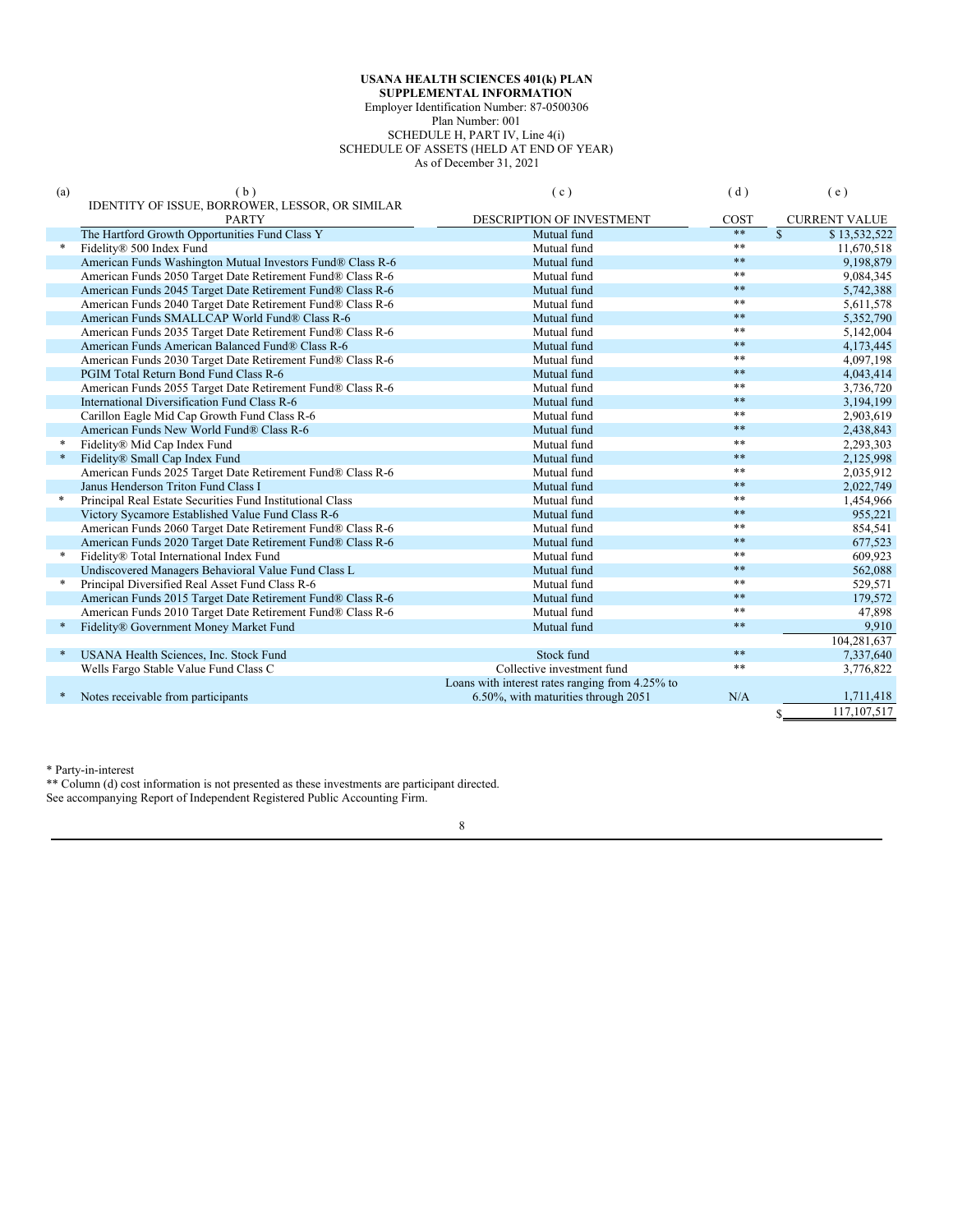**EXHIBIT**

**Exhibit Number Description** 23.1 Consent of [Independent](#page-12-0) Registered Public Accounting Firm (filed herewith)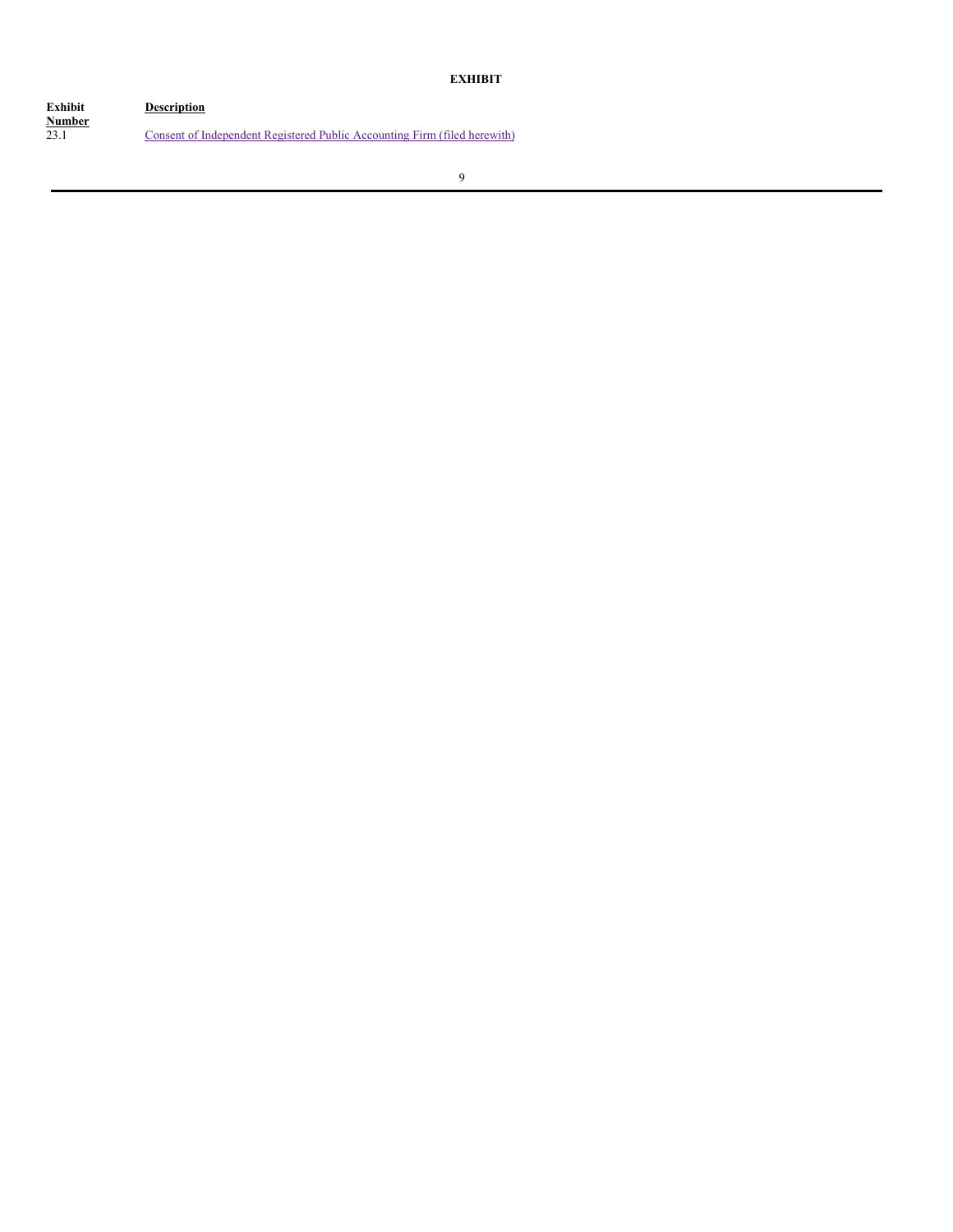# **SIGNATURE**

*The Plan.* Pursuant to the requirements of the Securities Exchange Act of 1934, the trustees (or other persons who administer the empoyee benefit plan) have duly caused this annual report to be signed on its behalf by the undersigned hereunto duly authorized.

Date: June 23, 2022

USANA Health Sciences 401(k) Plan

/s/ G. Douglas Hekking G. Douglas Hekking Chief Financial Officer (Principal Financial and Accounting Officer) Plan Sponsor